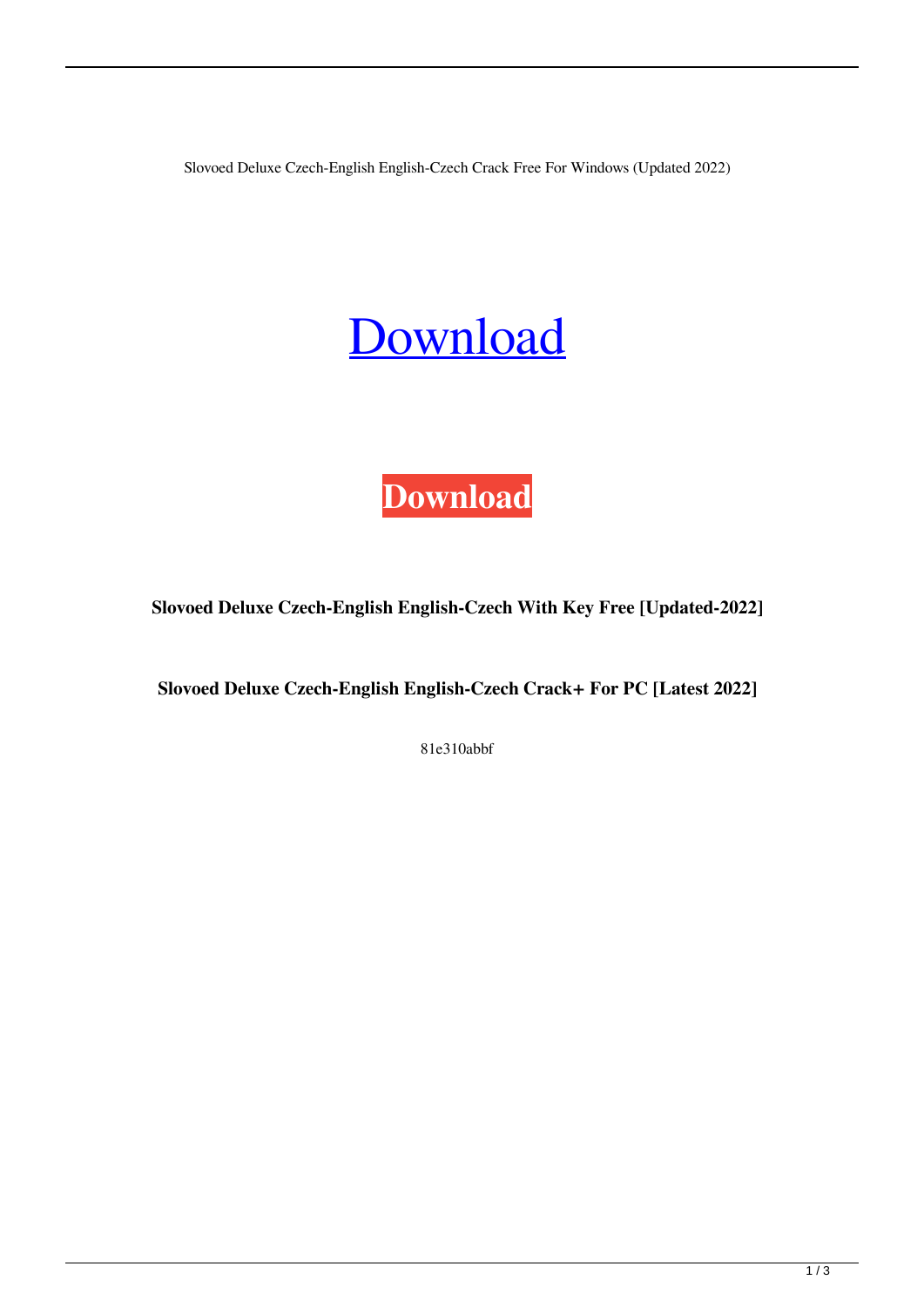## **Slovoed Deluxe Czech-English English-Czech**

## **What's New In?**

Professional translation tools designed for people who translate frequently. Features: Ease of Use: The interface is intuitive and easy to navigate. Search: The "Wildcard Search" feature allows you to search for a word in any form. Faster and more accurate translations: The grammar tool and dictionary work together to provide faster, more accurate translations. Search: The "Wildcard Search" feature allows you to search for a word in any form. Lots of input fields: Our multi-lingual interface allows you to type in words in any form. The Help is in Czech, English and German. Recognizes bilingual words: our dictionary recognizes words that are equally familiar in two languages. Search for words: the tool automatically identifies terms that appear as plurals, different verb forms, and other forms. Search for synonyms: The search window includes a sub-search box that you can use to expand or refine your search. Quick Translations: The visual presentation of the search results helps you find the right translation quickly. Plugins: add the ability to translate and search: the plugin directory helps you add more languages to the application, giving you a better translation experience. Translate documents easily with this professional translation software. Size: 1.04 MB Publisher: Slovoed Inc Vendor: www.slovoed.com VirtuaSMS Pro 2.0.5 download by [Core] Programming :: 10.7.0.0 virtuasm 2.0.5 download by [Core] Programming :: 10.7.0.0 virtuasm virtuasm - Virtual Instant Messaging client for Windows. virtuasm.exe download by [Core] Programming :: 10.7.0.0 virtuasm.exe download by [Core] Programming :: 10.7.0.0 Slovoed Deluxe Czech-English & English-Czech is a nice software solution designed to translate text and documents from and to English and Czech. Slovoed Deluxe Czech-English & English-Czech is a nice software solution designed to translate text and documents from and to English and Czech. Description: Professional translation tools designed for people who translate frequently. Features: Ease of Use: The interface is intuitive and easy to navigate. Search: The "Wildcard Search" feature allows you to search for a word in any form. Faster and more accurate translations: The grammar tool and dictionary work together to provide faster, more accurate translations. Search: The "Wildcard Search" feature allows you to search for a word in any form. Lots of input fields: Our multi-lingual interface allows you to type in words in any form. The Help is in Czech, English and German. Recognizes bilingual words: our dictionary recognizes words that are equally familiar in two